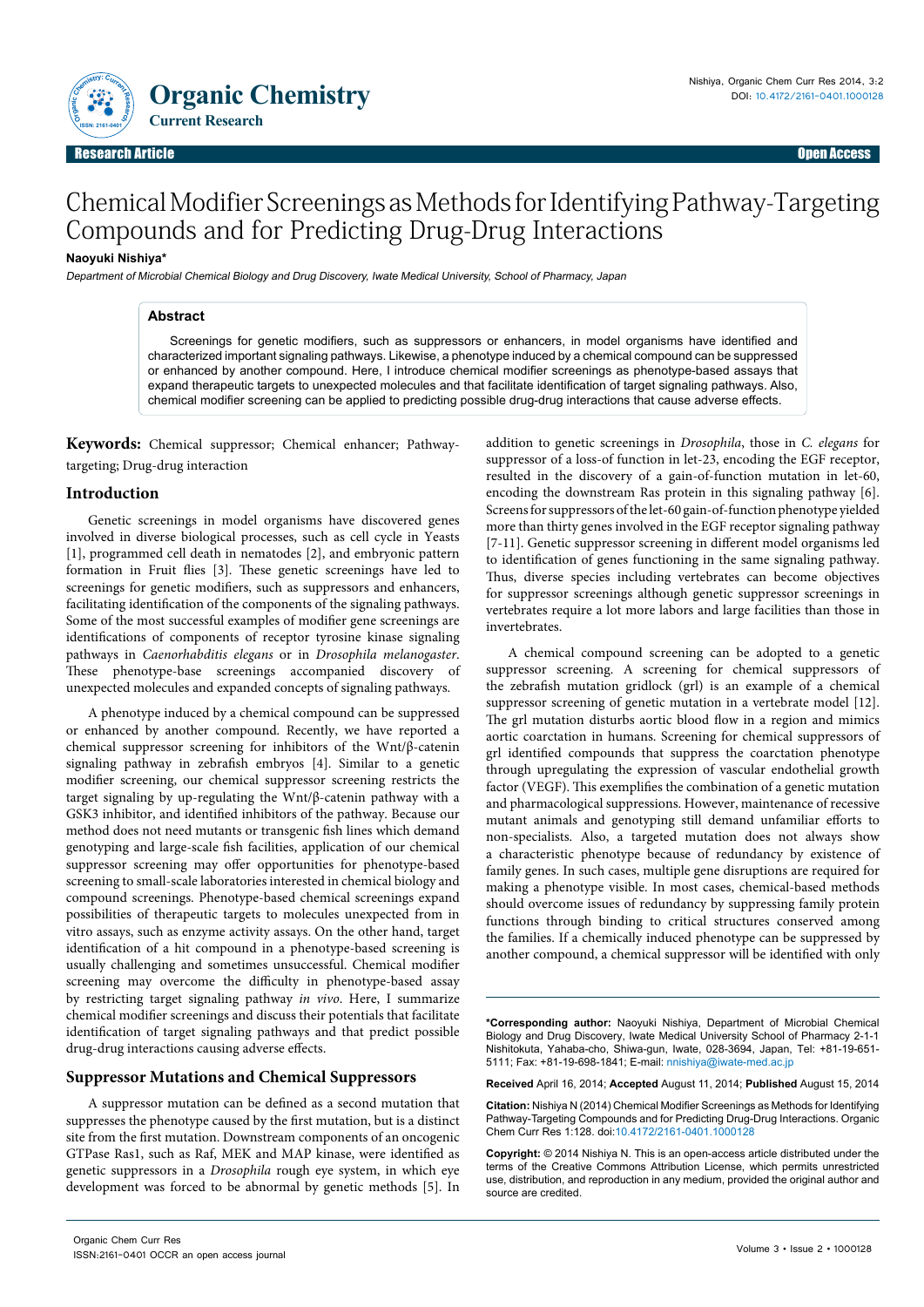## Page 2 of 6

compounds and wild type animals but without mutant lines which demand genotyping and large-scale animal facilities. A chemical suppressor screening for chemically activated Wnt/β-catenin pathway identified inhibitors of AKT, telomerase, or geranyl geranyl transferase that are signaling regulators of the pathway [4]. This chemical suppressor screening may provide opportunities for phenotype-based screening to small-scale laboratories interested in chemical biology and compound screenings. Genetic or pharmacological suppressions of a signaling lead to identification of genes or chemical compounds that compensate the induced phenotypes by initiating alterations (Figure 1).

# **Enhancer Mutations and Chemical Enhancers**

An enhancer mutation can be defined as a second mutation that intensifies the phenotype caused by the first mutation. Enhancement may result from various types of genetic interactions. For instance, two genes may function redundantly. Otherwise, mutations in two genes that are both required for the same function. Genes encoding either components of a protein complex or proteins responsible for sequential steps in a signal transduction pathway or in a biosynthesis pathway are examples. In such cases, the homologous double mutant may exhibit a much stronger phenotype than either single mutant. Enhancer gene screenings in *Drosophila* receptor tyrosine kinase signaling identified genes for Ras1, a downstream GTPase, Sos, a guanine nucleotide exchange factor for Ras1 [13], and Drk, an SH3-SH2-SH3 adaptor for Sos [14].

By utilizing analogy to genetic enhancer screening, chemical enhancer screenings can be performed (Figure 2). Difference between genetics and chemical genetics is ease of dosage manipulation. In vertebrate genetics, dosage manipulations are usually achieved by choosing homozygotes or heterozygotes. Heterozygotes are not always the best dosage for the enhancer screening. However, pharmacological methods theoretically allow unrestricted dosage controls. Chemical enhancements may be well known phenomena as synergistic effects of medicines. A good example is synergy between sulfamethoxazole and trimethoprim that is used in the treatment of bacterial, fungal, and protozoan infections [15]. The combination of sulfamethoxazole and trimethoprim shows much greater effect than when given separately, because they inhibit sequential steps in the folate synthesis pathway. Thus, chemical enhancer screenings may identify synergistic compounds to existing drugs, and may expand therapeutic targets

# **Conclusions and Perspectives**

Chemical modifier screenings are phenotype-based assays that may expand therapeutic targets to unexpected molecules and that facilitate identification of target signaling pathways. However, the obtained results from the chemical genetic screening have to be carefully interpreted because unexpected drug-drug interactions, such as effects on absorption and metabolism, may occur. Also, off-target effects have to be considered. On the other hand, off-target effects can lead to discoveries of new target molecules for medication by identifying